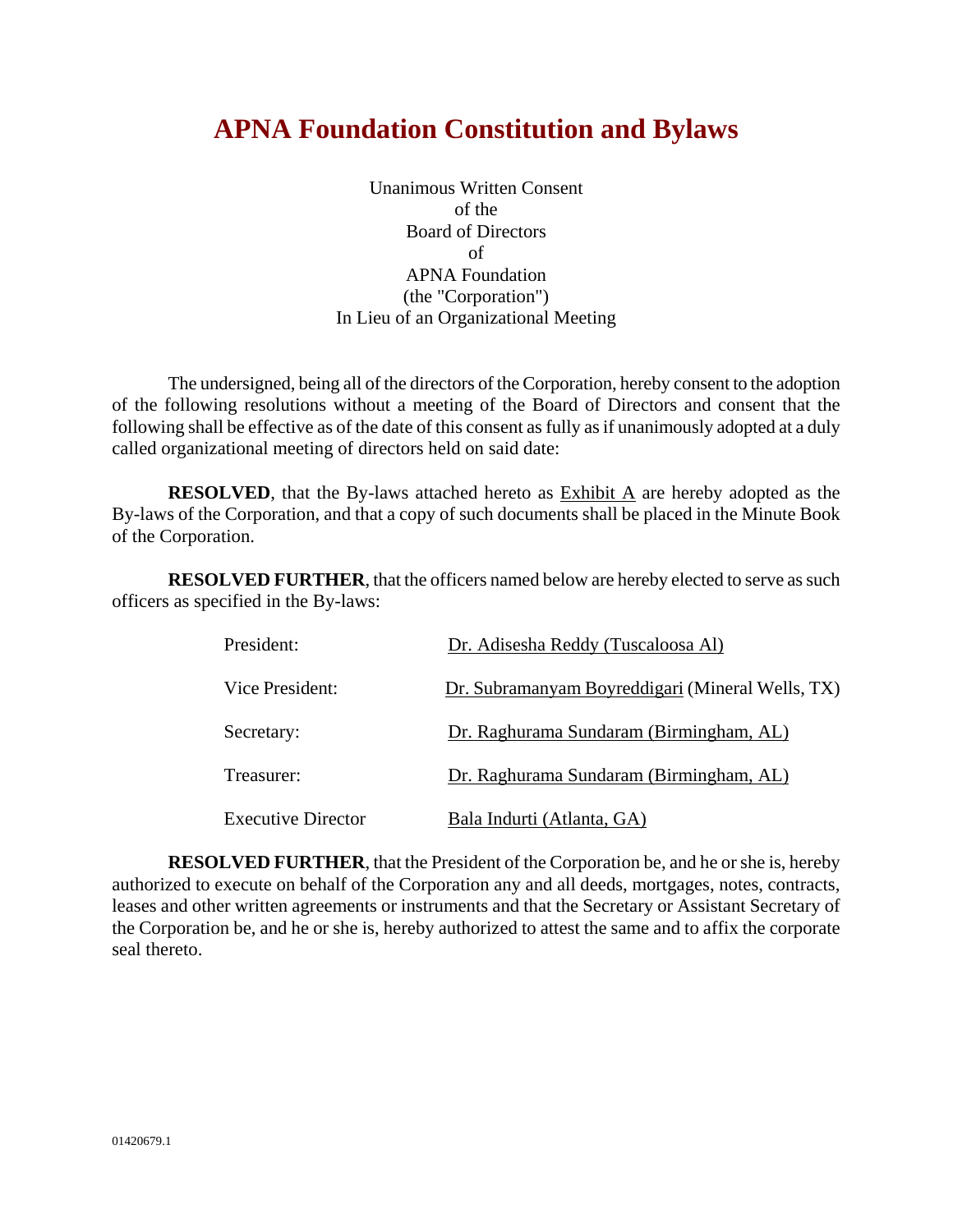This the  $\_\$  day of  $\_\_\_\_$ , 2006.

Dr. Adisesha B. Reddy

l

 $\overline{a}$ 

 $\overline{a}$ 

Dr. Raghurama Sundaram

Dr. Subramanyam Boyreddigari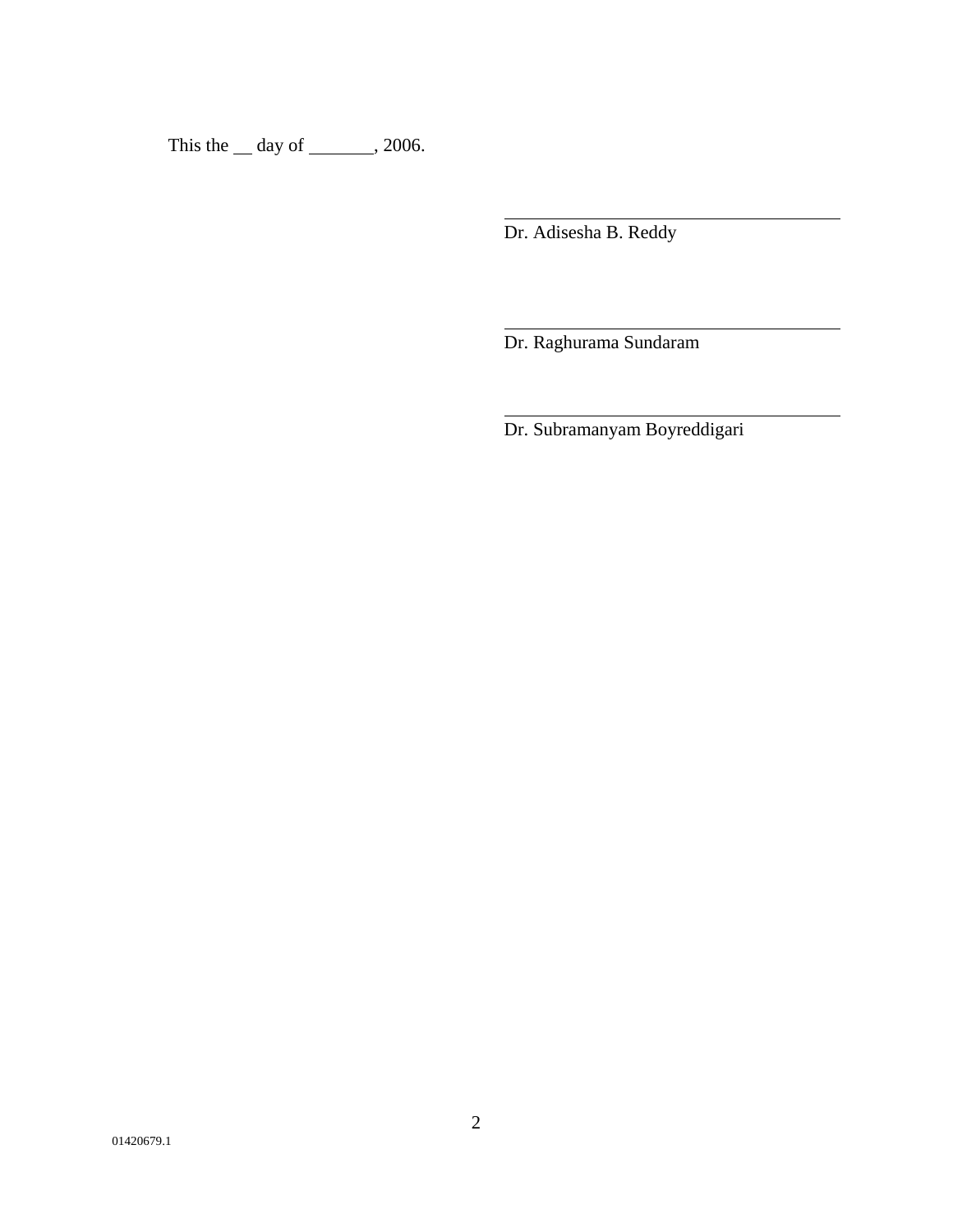#### **BY-LAWS**

#### OF

# APNA FOUNDATION an Alabama non-profit corporation (the "Corporation")

## ARTICLE I

# **OFFICES**

The principal office of the Corporation in the State of Alabama shall be located in Tuscaloosa County. The Corporation may have such other offices, either within or without the State of Alabama, as the Board of Directors may designate. The registered office and registered agent of the Corporation shall be as stated in the Articles of Incorporation of the Corporation (the "Articles") or as changed in accordance with law. Capitalized terms not otherwise defined in these By-laws shall have, when used herein, the respective meanings accorded to them in the Articles.

#### ARTICLE II

#### BOARD OF DIRECTORS

Section 1. General Powers. The affairs of the Corporation shall be managed by its Board of Directors.

Section 2. Number, Tenure and Qualifications. The number of directors comprising the initial Board of Directors shall be three (3) unless and until changed by resolution of the Board of Directors adopted at any regular meeting by the vote of two-thirds (2/3) of the then members of the Board, provided that the Board of Directors shall consist of not less than three, and that no decrease shall have the effect of shortening the term of any incumbent director. Each director shall hold office until the next annual meeting of directors and until his or her successor shall have been elected.

Section 3. Meetings. The annual meeting of the Board of Directors shall be held during the first seventy-five (75) days of the Corporation's fiscal year, as determined by the Board of Directors, and if a legal holiday, then on the first subsequent day that is not a legal holiday, at the principal office of the corporation in the city of Tuscaloosa, Alabama, or at such other place within or without the State of Alabama as may be deemed advisable by the Board of Directors. Special meetings of the Board of Directors may be called by the President or by any director.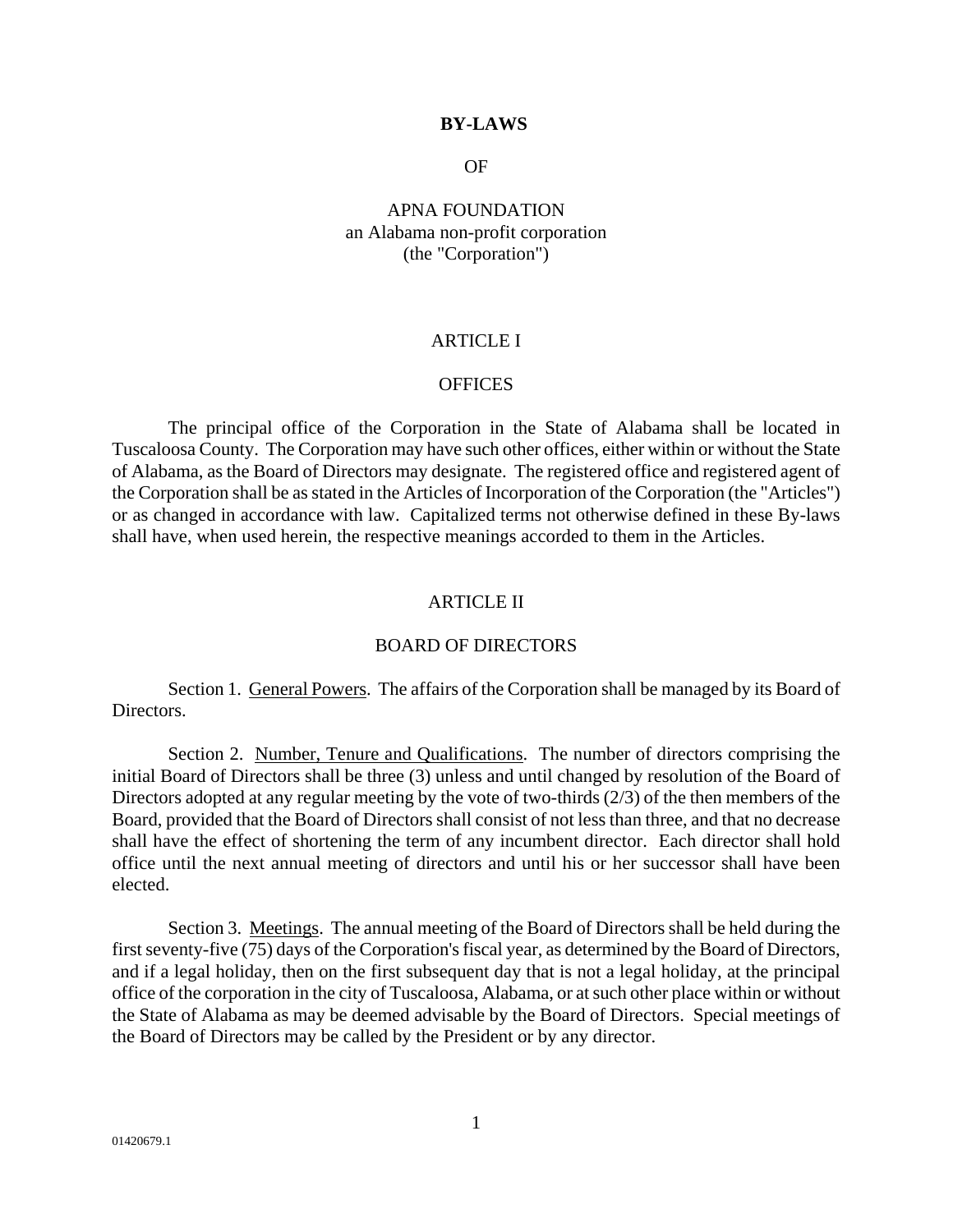Section 4. Notice. Notice of any meeting of the Board of Directors shall be given as the Board of Directors shall, from time to time, determine. Notice shall be deemed to be delivered when received. Any director may waive notice of any meeting. The attendance of a director at a meeting shall constitute a waiver of notice of such meeting, except where a director attends a meeting for the express purpose of objecting, at the beginning of the meeting, to the transaction of any business because the meeting is not lawfully called or convened. Any one or more directors may participate in a meeting by means of conference telephone or similar communications equipment by means of which all persons participating can hear each other at the same time, and such participation shall constitute presence in person at the meeting for all purposes of this Article II.

Section 5. Election of Directors. At the first annual meeting of the Board of Directors held in each calendar year, the members of the retiring Board of Directors shall by majority vote elect the new Board of Directors for the ensuing year. Any member of the Board of Directors shall have the right to make nominations. Each member of the retiring Board of Directors shall be eligible for nomination and election.

Section 6. Quorum. A majority of the number of directors fixed as provided in Section 2 of this Article II shall constitute a quorum for the transaction of business at any meeting of the Board of Directors, but if less than such majority is present at a meeting, a majority of the directors present may adjourn the meeting from time to time without further notice.

Section 7. Vote Requirement. No action shall be taken by the Board of Directors unless authorized by the vote of a majority of directors present at the time of such vote.

Section 8. Vacancies. Vacancies and newly created directorships resulting from any increase in the authorized number of directors may be filled by a majority of the directors then in office, although less than a quorum, or by a sole remaining director.

Section 9. Compensation. By resolution of the Board of Directors, the directors may be paid their reasonable out of pocket expenses of attendance, if any, at each meeting of the Board of Directors. No such payment shall preclude any director from serving the Corporation in any other capacity and receiving compensation therefor.

Section 10. Committees. The Board of Directors, by resolution adopted by a majority of the directors in office, may designate one or more committees, each of which shall consist of two or more directors, which committees, to the extent provided in such resolution, shall have and exercise all the authority of the Board of Directors in the management of the Corporation and may have power to authorize the seal of the Corporation to be affixed to all papers that may require it, except that no such committee shall have the authority of the Board of Directors with reference to amending, altering or repealing these By-laws; electing, appointing or removing any member of any such committee or any director or officer of the Corporation; amending the Articles, restating the Articles, adopting a plan of merger or adopting a plan of consolidation with another corporation; authorizing the sale, lease, exchange or mortgage of all or substantially all the property and assets of the Corporation; authorizing the voluntary dissolution of the Corporation or revoking proceedings therefor; adopting a plan for the distribution of the assets of the Corporation; or amending, altering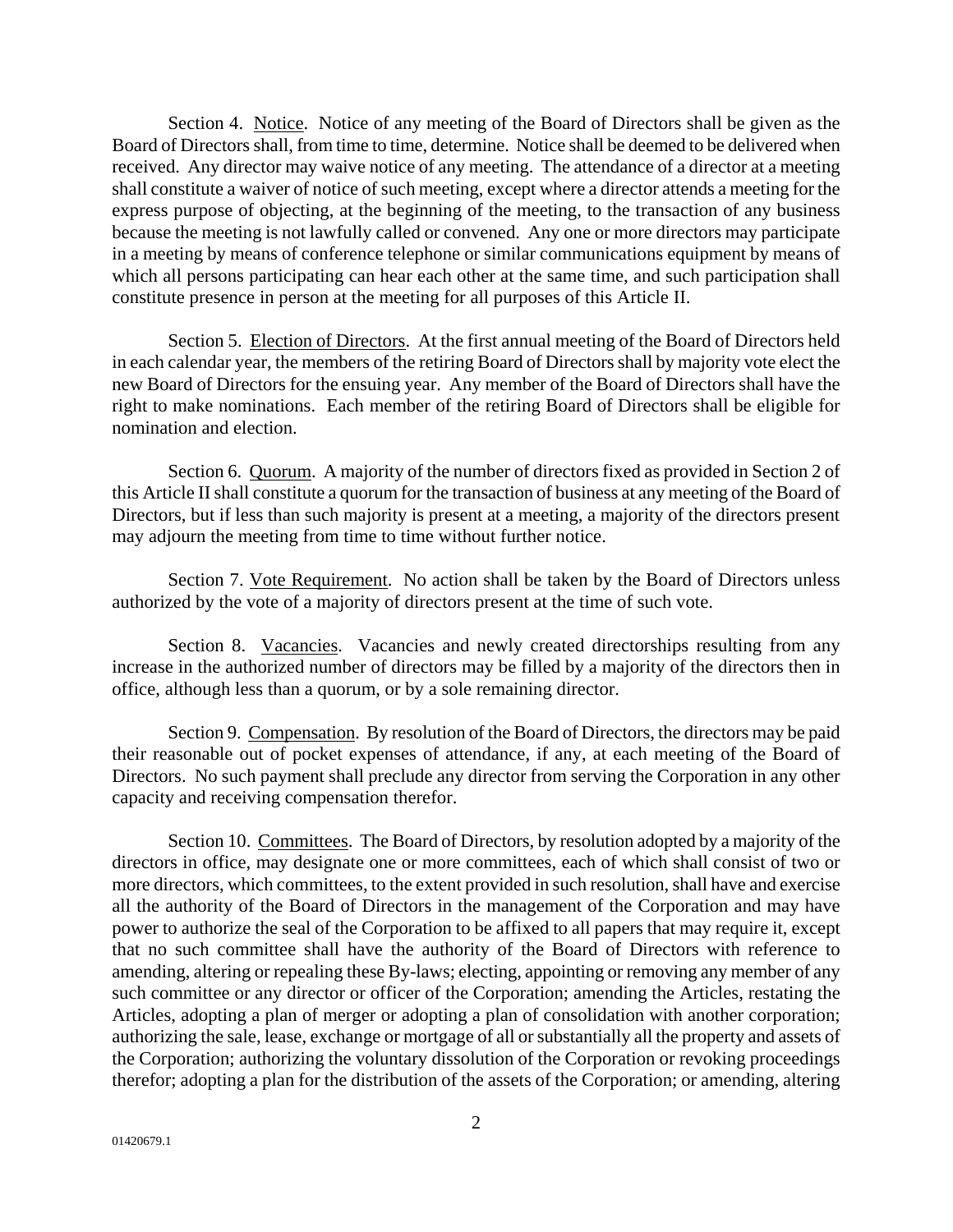or repealing any action or resolution of the Board of Directors that by its terms provides that it shall not be amended, altered or repealed by such committee. Other committees not having and exercising the authority of the Board of Directors in the management of the Corporation may be designated by a resolution adopted by the Board of Directors. Such committee or committees shall have such name or names as may be determined from time to time by resolution or resolutions adopted by the Board of Directors. In the absence or disqualification of a member of a committee, the member or members thereof present at any meeting and not disqualified from voting, whether or not such member or members thereof constitute a quorum, may unanimously appoint another member of the Board of Directors to act at the meeting in the place of any such absent or disqualified member. The designation of any such committee or committees and the delegation thereto of authority shall not operate to relieve the Board of Directors, or any member thereof, of any responsibility imposed upon the Board of Directors or the members thereof by law.

President, in consultation with the Board of Directors & Executive Director, is empowered to establish ad-hoc committees to accomplish such tasks and operations as to realize the objectives of the association, to investigate specific problems, procedures and matters of interest, and to make recommendations to the Board of Directors. In no event shall an ad-hoc committee, except for the audit committee, exist beyond the end of the term of the Board of Directors that establishes it.

Section 11. Informal Action. Any action required or permitted to be taken at any meeting of the Board of Directors or of any committee thereof may be taken without a meeting, if a written consent thereto is signed by all members of the Board of Directors or of such committee, as the case may be.

Section 12. Removal of Directors. One or more directors may be removed, with or without cause, by a vote of two-thirds (2/3) of the directors on the Board of Directors, and the directors may at such meeting elect a successor director or directors for the unexpired term of the director or directors removed.

Section 13. Dissent of Director to Action of the Board. Any director who is present at a meeting of the Board of Directors at which action on any corporate matter is taken shall be presumed to have assented to the action unless such director's dissent shall be entered in the minutes of the meeting or unless such director shall file a dissent to such action with the Secretary of the meeting before its adjournment or shall forward such dissent by registered or certified mail or personal delivery to the Secretary of the Corporation immediately after the adjournment of the meeting. Such right of dissent shall not apply to a director who voted in favor of such action.

# **ARTICLE III**

#### **OFFICERS**

Section 1. Number. The officers of the Corporation shall be a Chairman of the Board, a President, one or more Vice Presidents (the number thereof to be determined by the Board of Directors), a Secretary, a Treasurer and such other officers and assistant officers as may be deemed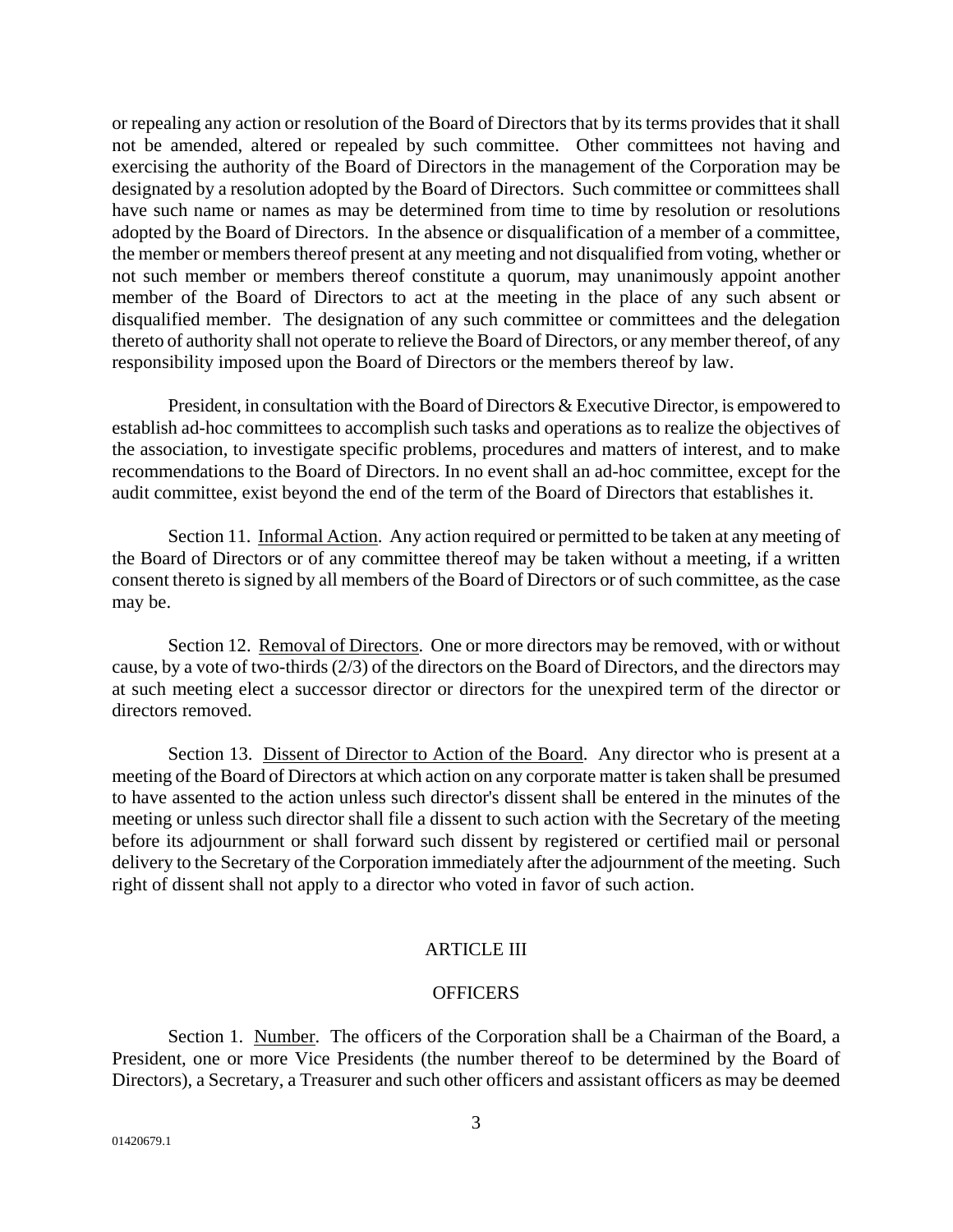necessary by the Board of Directors. Any two or more offices may be held by the same person, except the offices of President and Secretary.

Section 2. Election and Term of Office. The officers of the Corporation to be elected by the Board of Directors shall be elected annually by the Board of Directors at the first annual meeting of the Board of Directors held in each calendar year. If the election of officers shall not be held at such meeting, such election shall be held as soon thereafter as conveniently may be. Each officer shall hold office until such officer's successor shall have been duly elected and shall have qualified or until the death, resignation or removal (in the manner hereinafter provided) of such officer.

Section 3. Appointment of Chairman of the Board of Directors. This position will be filled in the future upon the request of majority of Board of Directors.

Section 4. Removal. Any officer or agent elected or appointed may be removed by the persons authorized to elect or appoint such officer whenever in their judgment the best interests of the Corporation will be served thereby.

Section 5. Vacancies. A vacancy in any office elected or appointed by the Board of Directors because of death, resignation, removal or otherwise, may be filled by the Board of Directors for the unexpired portion of the term. A vacancy in any other office for any reason shall be filled by the Board of Directors, or any committee, or superior officer to whom authority in the premises may have been delegated by these By-laws or by resolution of the Board of Directors.

Section 6. Chairman of the Board. The powers and duties of the Chairman of the Board shall be as set forth in Article III, Section 3 thereof.

Section 7. President. The President shall be the principal executive officer of the Corporation and, subject to the control of the Board of Directors, shall in general supervise and control all of the business and affairs of the Corporation. The President shall, when present, preside at all meetings of the Board of Directors. The Chairman or President may sign, with the Secretary or an Assistant Secretary, any deeds, mortgages, bonds, contracts or other instruments that the Board of Directors has authorized to be executed, except in cases where the signing and execution thereof shall be expressly delegated by the Board of Directors or by these By-laws to some other officer or agent of the Corporation, or shall be required by law to be otherwise signed or executed; and in general shall perform all duties incident to the office of President and such other duties as may be prescribed by the Board of Directors from time to time. If no Treasurer has been designated, the President shall also have the duties and powers of the Treasurer prescribed in Section 10 below. The President and Treasurer shall be the only authorized persons to sign the checks individually up to \$1000 (Only Thousand). Any check exceeding \$1000 (Only Thousand) shall require the signatures of both President and Treasurer.

Section 8. Vice President. In the absence of the President or in the event of his or her inability or refusal to act, the Vice President (or in the event there be more than one Vice President, the Vice Presidents in the order designated at the time of their election, or in the absence of any designation, then in the order of their election) shall perform the duties of the President, and when so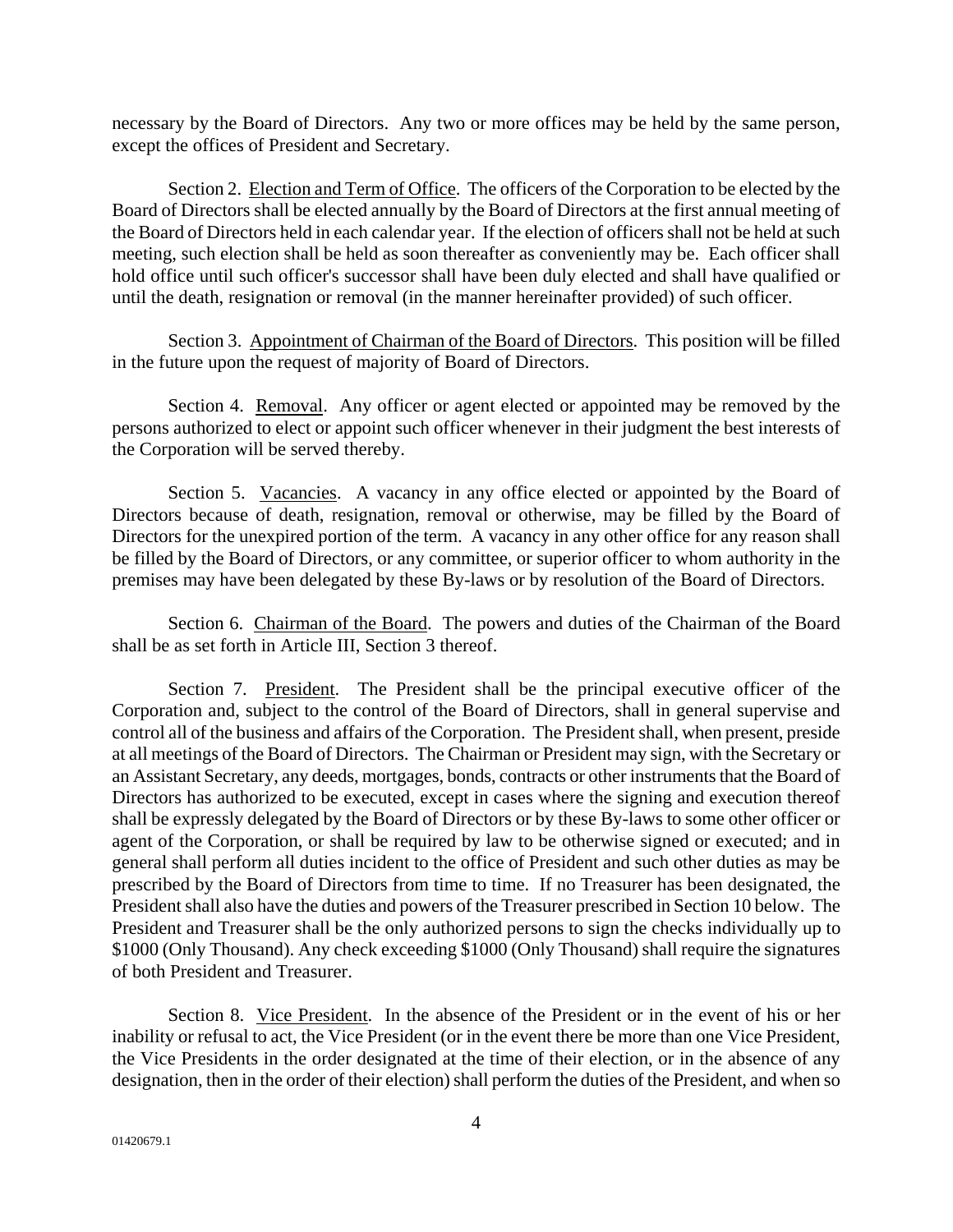acting, shall have all the powers of and be subject to all the restrictions upon the President. Any Vice President shall perform such other duties as from time to time may be assigned to such officer by the President or the Board of Directors.

Section 9. Secretary. The Secretary shall (a) keep the minutes of meetings of the Board of Directors in one or more books provided for that purpose; (b) see that all notices are duly given in accordance with the provisions of these By-laws or as required by law; (c) be custodian of the corporate records and of the seal of the Corporation and see that the seal of the Corporation is affixed to all documents the execution of which on behalf of the Corporation under its seal is duly authorized; and (d) in general perform all duties incident to the office of Secretary and such other duties as from time to time may be assigned to such officer by the President or by the Board of Directors.

Section 10. Treasurer. The Treasurer and President shall be the only authorized persons to sign the checks individually up to \$1000 (Only Thousand). Any check exceeding \$1000 (Only Thousand) shall require the signatures of both Treasurer and President. He/she shall be responsible for issuing notice and collection of all dues and deposit the same in such banks or trusts as the Executive Committee may designate. The Treasurer shall (a) have charge and custody of and be responsible for all funds and securities of the Corporation, receive and give receipts for moneys due and payable to the Corporation from any source whatsoever, and deposit all such moneys in the name of the Corporation in such banks, trust companies or other depositories as shall be selected from time to time by the Board of Directors; and (b) in general perform all the duties incident to the office of Treasurer and such other duties as from time to time may be assigned to such officer by the President or by the Board of Directors.

Section 11. Assistant Secretaries and Assistant Treasurers. The Assistant Secretaries and Assistant Treasurers shall perform such duties as shall be assigned to them by the Secretary or the Treasurer, respectively, or by the President or the Board of Directors.

Section 12. Executive Director. Board of Directors will appoint an Executive Director with proven track record of Community Service to help in the strategic planning and execution of various activities of the foundation. This position can be filled by non physician.

#### ARTICLE IV

# CONTRACTS, LOANS, CHECKS AND DEPOSITS

Section 1. Contracts. The Board of Directors may authorize any officer or officers or agent or agents of the Corporation to enter into any contract or execute and deliver any instrument in the name of and on behalf of the Corporation, and such authority may be general or confined to specific instances.

Section 2. Loans. No loans shall be made by the Corporation and no evidences of indebtedness shall be issued in its name unless authorized by a resolution of the Board of Directors.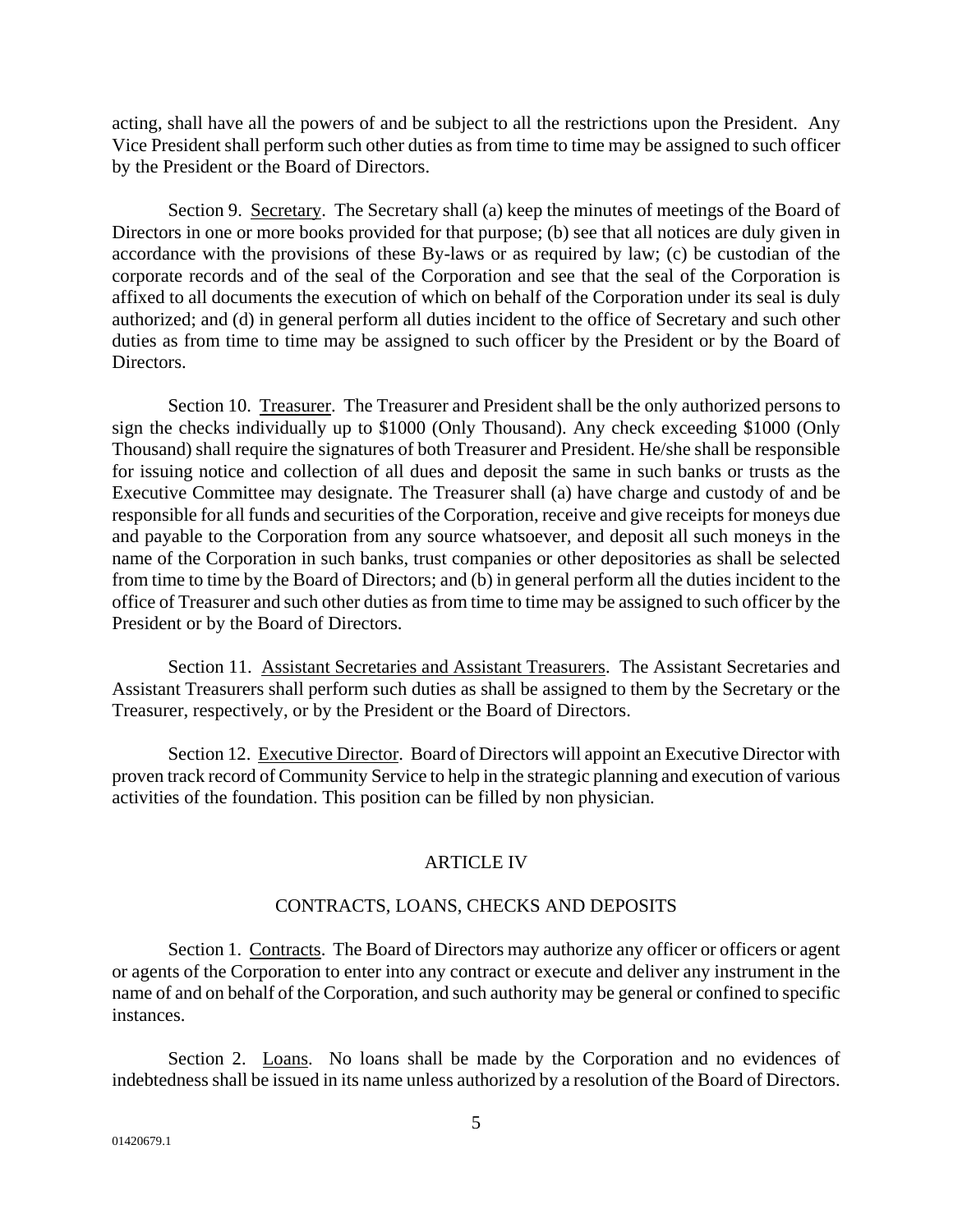Such authority may be general or confined to specific instances. No loans shall be made by the Corporation to its directors or officers.

Section 3. Checks, Drafts, etc. All checks, drafts or other orders for the payment of money, notes or other evidences of indebtedness issued in the name of the Corporation shall be signed by such officer or officers or agent or agents of the Corporation and in such manner as shall from time to time be determined by resolution of the Board of Directors. Any check with excess amount of \$1000 will be.

Section 4. Deposits. All funds of the Corporation not otherwise employed shall be deposited from time to time to the credit of the Corporation in such banks, trust companies or other depositories as the Board of Directors may select.

 Section 5. Audit Committee. President, with the approval of the Boad of Directors, shall appoint a three- member audit committee and name one of them as chairperson of the committee to audit the accounts every fiscal year. Only APNA foundation members in good standing shall be eligible to participate in the committee. However, the audit committee shall be permitted to obtain any professional help from an accountant to complete the assigned task. The committee shall verify all the accounts operated by APNA and submit a report to the Board of Directors

# ARTICLE V

## FISCAL YEAR

The fiscal year of the Corporation shall begin on the first day of January and end on the last day of December in each year, unless the Board of Directors shall provide to the contrary by resolution.

# ARTICLE VI

#### ACCOUNTING RECORDS

The Corporation shall maintain or cause to be maintained accounting records of the business and affairs of the Corporation, which records shall be open to inspection by the directors and officers at all reasonable times.

# **ARTICLE VII**

#### NO DIVIDENDS

No dividends shall be paid and no part of the income or profits of the Corporation shall be distributed to its directors or officers. The Corporation may pay compensation in a reasonable amount to directors, officers and other employees for services rendered.